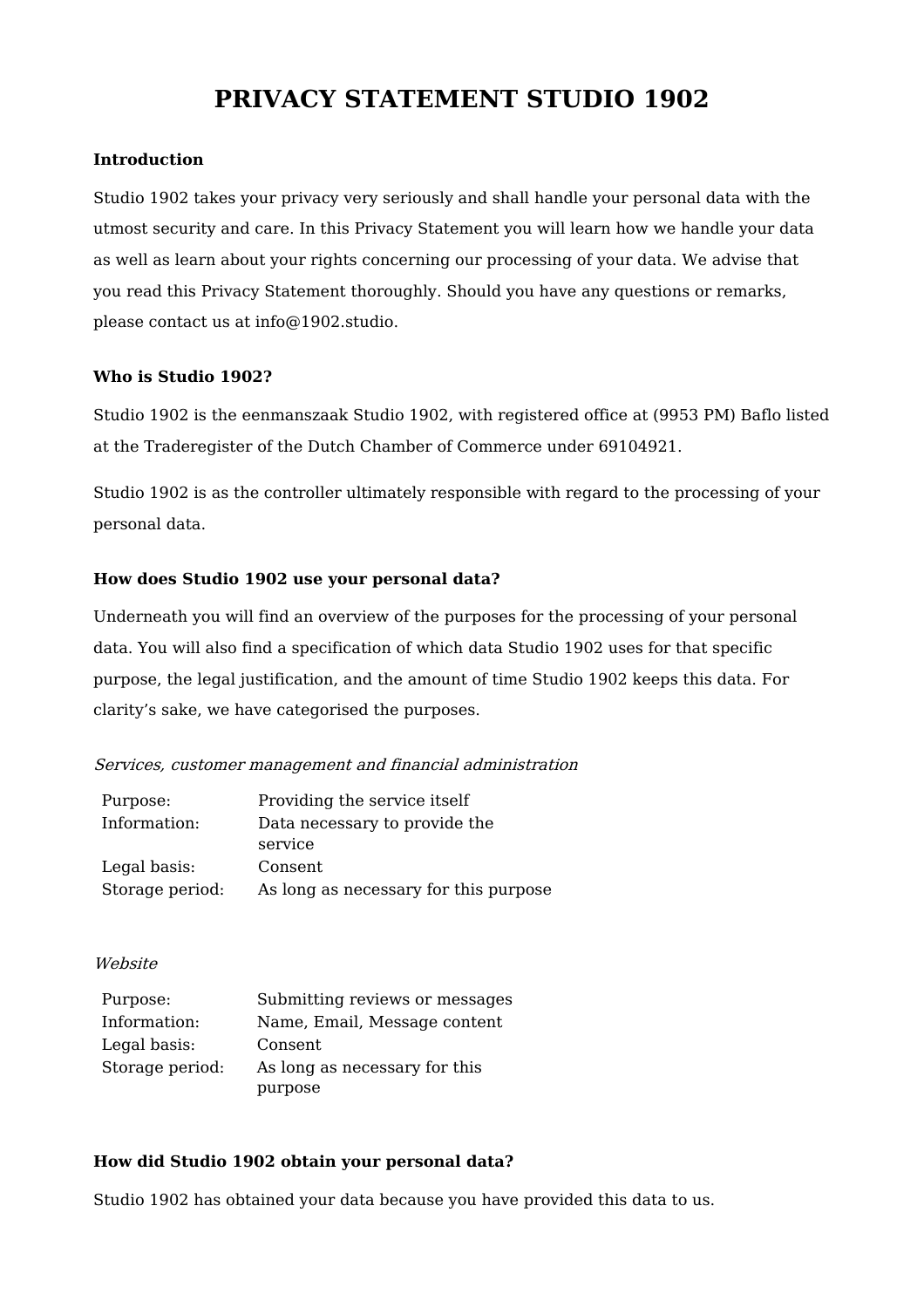### **What are your rights?**

Under the European General Data Protection Regulation you have a number of rights with regard to your data and the processing thereof:

#### Access

You may access your personal information and make any necessary changes in your account. If you would like to see which personal data Studio 1902 has obtained about you, you may exercise your right of access by submitting a request to Studio 1902.

#### Making changes

If you wish to make changes to the personal information that you have seen as a result of a request for access and you are unable to make the changes yourself in your account, you may request that Studio 1902 makes these changes for you. You may request that Studio 1902 modifies, corrects, supplements, erases or shields your information.

#### Restriction of processing of personal data

You also have the right, under certain conditions, to ask Studio 1902 to restrict the processing of your personal data.

## Right to object

If processing of your data takes place on the grounds of 'legitimate interest' by Studio 1902 or a third party, you have the right to object to that processing.

#### Portability of data

You have the right to obtain your personal data from Studio 1902. Studio 1902 will provide this in a structured and commonly used format, which can easily be opened using commonly used digital systems.

#### Withdrawing consent

When the legal basis for a particular processing is your explicit consent, you have the right to withdraw that consent. This does not affect past processing, but does mean that we will no longer be allowed to process this data in the future. It may also result in Studio 1902 no longer being able to provide you with certain services.

#### Response from Studio 1902

A request can be sent to info@1902.studio. Studio 1902 will comply with your request as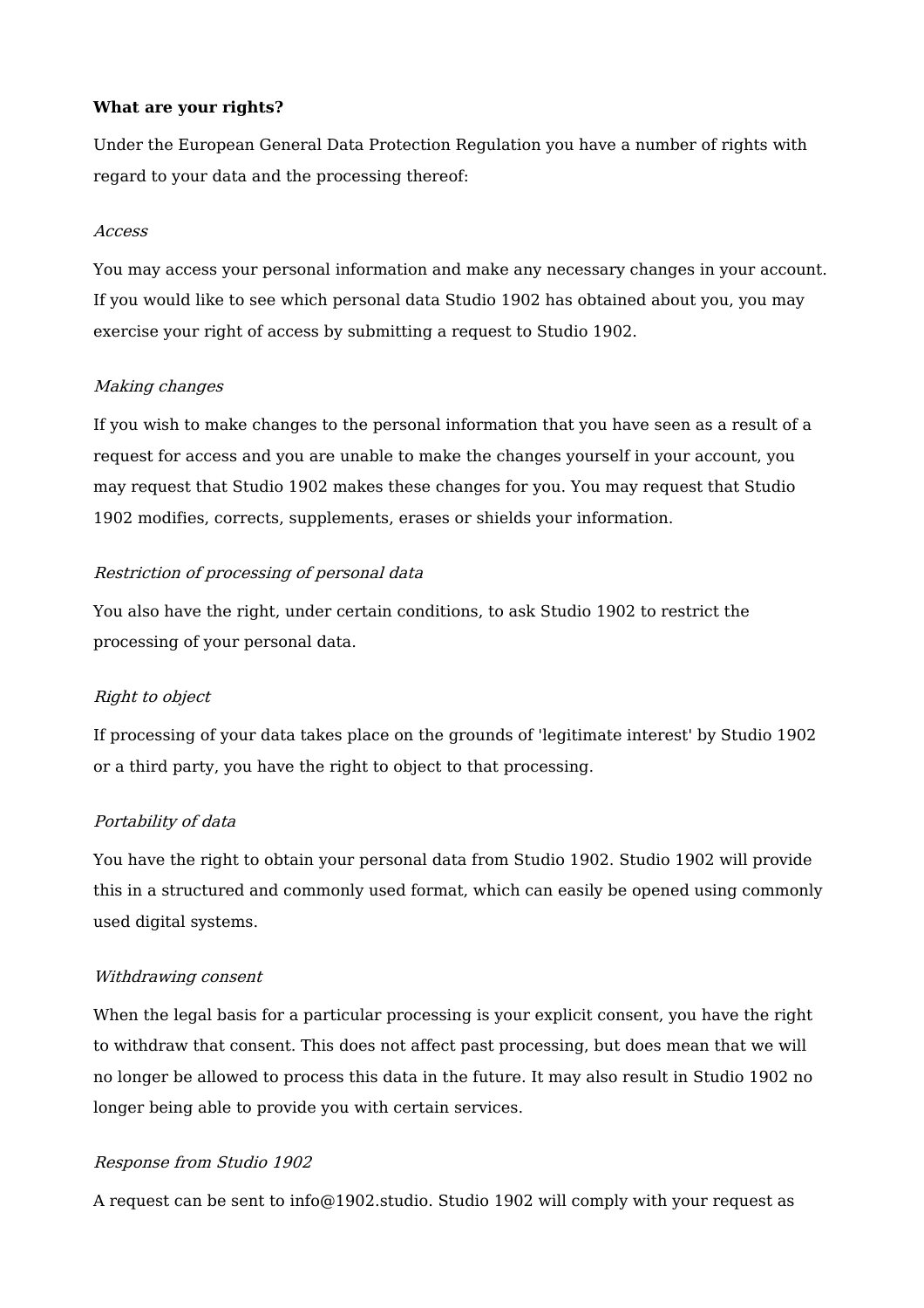soon as possible and in any case no later than one (1) month after Studio 1902 has received such a request. If Studio 1902 rejects your request, we will indicate in our reply why the request was rejected.

# **Recipients of your personal data**

Your data may be transmitted to:

- Data processors
- Parties that are involved in the execution or fulfilment of an agreement between  $\bullet$ you and Studio 1902

It is possible that Studio 1902 is required to submit your data to a third party, for example to fulfil a legal obligation.

# **Transfer to third countries or international organisations**

It may be necessary, for instance for technical and operational reasons, to transfer your (personal) data to affiliates of Studio 1902 located outside the European Economic Area. Due to the possibility that the regulations in the area of privacy protection do not offer the same protection as within the European Economic Area, Studio 1902 will use the EU Model Clauses to protect your privacy as much as possible. If that is not possible, Studio 1902 will ask your consent to transfer your (personal) data to countries that do not maintain an adequate protection level. You may withdraw your consent at any time.

## **What are cookies and how does Studio 1902 use them?**

Cookies are small pieces of (text) information that are sent to your browser when you visit the website of Studio 1902 and then stored on the hard disk or in the memory of your device. The cookies placed via Studio 1902's website cannot damage your device or the files stored on it. With 'cookies', we also mean comparable techniques collecting information, such as device fingerprinting.

## **Can changes be made to this Privacy Statement?**

This Privacy Statement is subject to changes. We therefore advise you to regularly read the Privacy Statement for any such changes.

# **Questions, remarks, and complaints**

If you have any questions regarding this Privacy Statement or the way in which Studio 1902 uses your data, you can send an e-mail to info@1902.studio. If you have a complaint about the way your data is processed, please send an e-mail to info@1902.studio. Furthermore, you